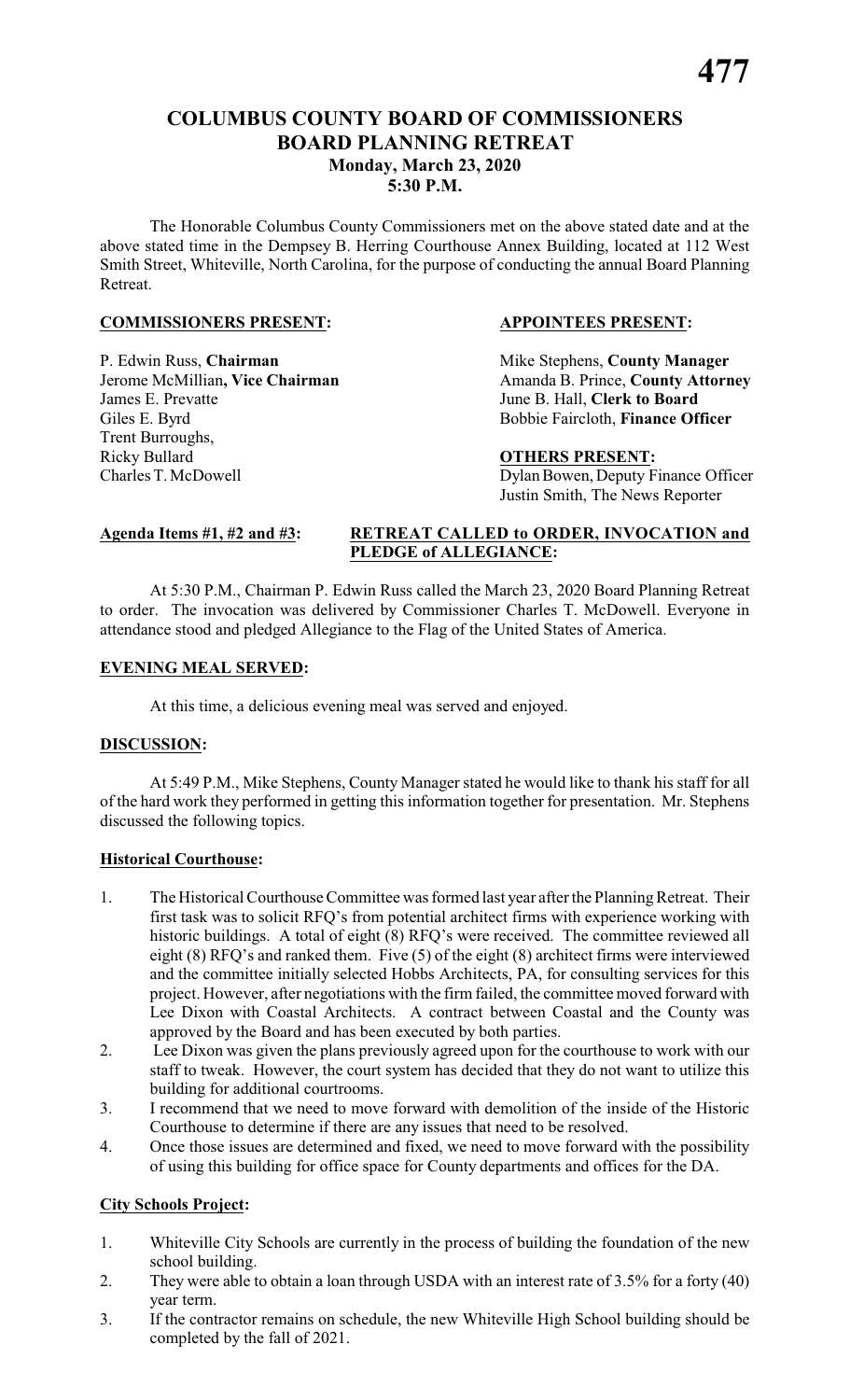### **Columbus County School Construction Project Update:**

- 1. The architect has completed Phase I for both Cerro Gordo and Tabor City and both have been approved.
- 2. The architect has a few issues to address with USDA regarding the PAR (Preliminary Architectural Report) and ASA (Architect Service Agreement).
- 3. USDA needs to do their secondary Environmental Review.
- 4. A budget has been made for the construction of each school and we are waiting on the financial feasibility to be updated.
- 5. The school system is also waiting to hear back from the Historic Commission because one of the schools is a historic building.
- 6. A time line for this project has not been established at this time.

### **Water Projects:**

- 1. Green Engineering provided estimates on the waterline extensions for Columbus County Water Districts I, II III and V that Board members requested, and those extensions were approved by the Board.
- 2. Staff is in the process of mailing letters to potential customers on these roads to encourage hookups within a ninety (90) day period. After that time, we will determine which roads we need to move forward with, and those extensions will be bid as a group but separated by water district. We hope to have these extensions completed by the end of the year.
- 3. Staff is also working with Green Engineering on the WD-IV USDA Rural Development application for waterline extensions, two (2) wells and a tank. Staff has meetings scheduled during March to determine interest in the project.
- 4. At this time, the project is estimated at \$9,718,714. If the project is funded, we hope to receive 45% grant, which will make this a \$5.3 million project financed for forty (40) years at around 2%.
- 5. The application will be submitted to USDA Rural Development during April 2020.
- 6. Staff is also in the process of obtaining quotes for all of the generators needed and expects to have that information within the next thirty (30) days.

### **Paging System for Fire/EMS and VIPER Radio System:**

- 1. Both projects have been funded and EMS staff is working with Motorola/NCHP to complete these projects.
- 2. Kay expects it to take more than a year to complete these projects. She is currently working on a time line and will get that information to us.

### **Corona Virus Update:**

- 1. The Governor has issued an Executive Order which has closed several businesses;<br>2. The schools have been closed until May 15, 2020:
- The schools have been closed until May 15, 2020;
- 3. On-line learning is being encouraged;
- 4. Dr. Meadows is stating she needs chrone books for the school students that are at home and the price for each book is \$175.00, but at this time, she does not know how many;
- 5. The key personnel is meeting regularly on the corona virus; **and**
- 6. At this time, no departments have closed, but have cut down on the services they offer.

Lengthy and in-depth discussion was conducted relative to the non-payment of water bills, and placing a stop on the tax foreclosures at this time.

### **Financial Report:**

Bobbie Faircloth, Finance Director, presented the following **Overview of Finances**.

- 1. Columbus County, over time, has been able to increase its unrestricted fund balance from \$3,498,471 (6.22%) in 2007 to \$28,269,527 (50.10%) in 2019, of this, \$12,000,000 is in reserve for the school construction and \$1,897,00 is in reserve for the historical courthouse renovation.
- 2. The County has adopted a fund balance policy in order to maintain a fund balance of no less than 20% of General Fund Expenditures and outflows at the end of each fiscal year.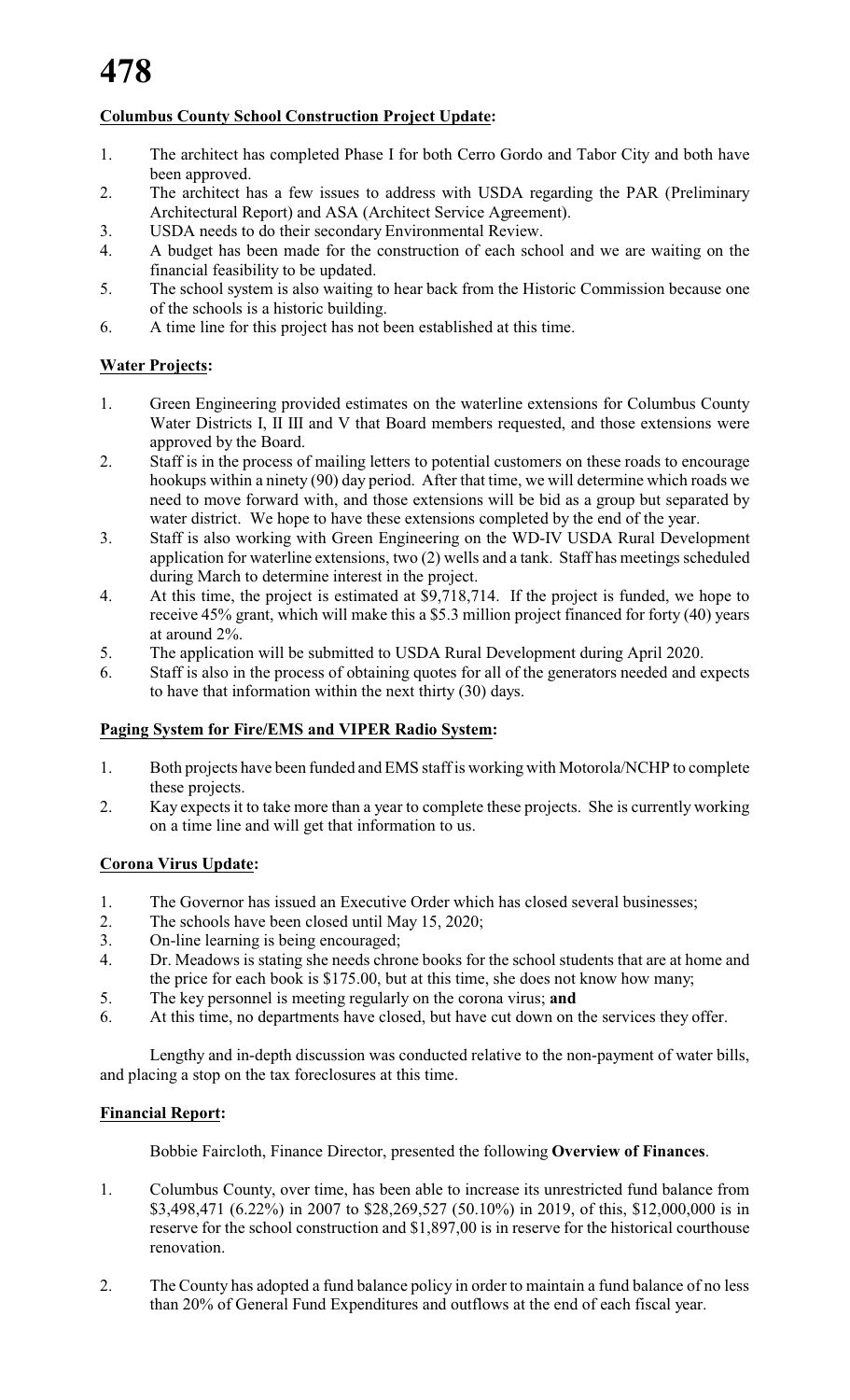- 3. Columbus County Water Districts I, II, III, IV and V currently have several water line extensions planned for the upcoming fiscal year.
- 4. Current Water District I is debt free having paid its general obligation bonds off in 2014. The current fund balance for this Water District I is \$1,656,422, however we do not set aside funds for depreciation. If the Water Districts were to start a policy on setting aside funds for depreciation, the net cash provided would be: \$269,285.
- 5. Water District II has debt of \$5,466,416 and a spendable fund balance of \$1,642,712, however if depreciation was funded Water District II net cash provided would be: \$346,023.
- 6. Water District III has debt of \$3,725,000, and a spendable fund balance of \$869,708, however if depreciation was funded, Water District III net cash provided would be: \$287,845.
- 7. Water District IV has debt of \$4,900,000 and a spendable fund balance of \$301,406, and again if depreciation was funded, Water District IV would have a net cash provided of: \$479,199.
- 8. Water District V has debt of \$3,880,000, and a spendable fund balance of \$194,183, and if depreciation was funded, Water District V would have a net cash provided of: \$596,893.

### **DEBT CAPACITY**

Columbus County currently has outstanding debt of \$43,605,197, of which \$25,633,782 is General Fund debt and \$17,971,415 is water district debt. To further classify the General Fund Debt, \$1,670,687 (QSCB-2028) is owed by the school systems. Whiteville City Schools has a loan anticipation note of \$14,609,000 (2042) to First Bank. Once construction is completed on the Whiteville High School building, the loan will be converted into a USDA loan (40 year loan) with an interest rate of no higher than 3.5%. The County is still in the process of securing a loan to upgrade the radio system to VIPER radios, in the amount of \$4,519,690 (2025) with an interest rate of 1.89%. The County has secured a loan for the Sheriff's Department for additional vehicles in the amount of \$333,483 (2023) with an interest rate 1.97%. The Courthouse Annex Project has a current balance of \$4,500,000 with an interest rate of 1.98% (2027).

Columbus County Schools are working on finalizing a USDA loan to combine Tabor City Elementary School and Tabor City Middle School onto the campus where Tabor City Elementary is currently located in a total of \$29,348,414. Also, combine Cerro Gordo School, Evergreen School and Chadbourn School onto the current campus of Cerro Gordo Elementary and renaming it West Columbus Pre-K - 8 School in a total of \$26,041,664. The total estimated cost of these projects combined is \$55,390,078 of which \$34,440,078 will be borrowed.

### **COLUMBUS COUNTY FACILITY ASSESSMENT 2019**

### **Update on the Repairs/Improvements Made:**

Mike Stephens, County Manager, stated relative to the Building Feasibility Study, some of the needed items have been done and some have not, in the areas listed:

Administration Airport Animal Control Old Animal Control Tax Office and Register of Deeds Dempsey B. Herring Building/Courthouse Annex Farm Services Building/Cooperative Extension Health Department (Miller Building) Emergency Services/911 Building 50 Legion Facility (Former HUD/Elections Building) Superior Court Judge and DA's Building Library (Whiteville) Maintenance Building Parks and Recreation Office Public Utilities Building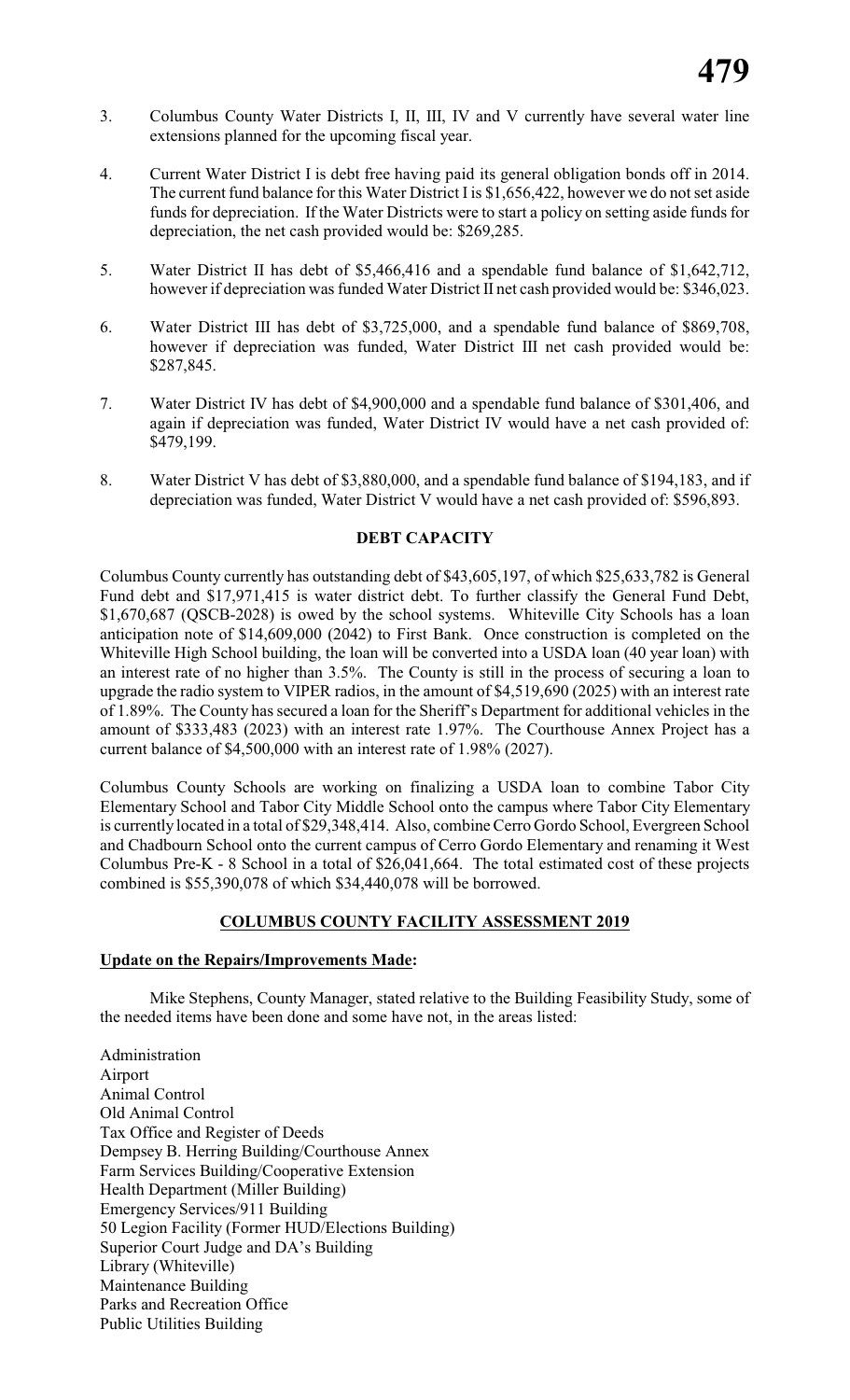# **480**

Aging Department Building and Ed Worley Building Sheriff's Office Building\Families First Law Enforcement Building Evidence Storage Building Social Services Building Transportation County Landfill Headhouse Old Dock Community Center Veterans Services

### **COURTHOUSE FACILITIES SAFETY REPORT:**

Commissioner James E. Prevatte presented the following information on the safety issues that have been addressed for the new Courthouse:

- 1. Three (3) County Commissioners have been appointed to the Courthouse Facilities Safety Committee as follows: Commissioner James E. Prevatte, Commissioner Giles E. Byrd and Commissioner Ricky Bullard;
- 2. So far, we have not been able to see the judge, and we have not received the report from the Sheriff's Association;
- 3. I tried to contact the judge to set up a meeting with him to discuss the safety issues, and when I did make the connection with the judge, he stated that he did not want to discuss anything with us, and for us to address the safety issues as needed;
- 4. The safety issues will be addressed in sixty (60) days, and at that time it would be determined if they were appropriate and satisfactory;
- 5. The windows have been removed and replaced with bricks, the door locks have been ordered, and Variable Temperature Dehumidifiers are being investigated of which we need four (4), at the cost of \$185,000.00; **and**
- 6. The Jury Box is being addressed to determine the most feasible and user-friendly manner to use.

### **CAPITAL PROJECT DISCUSSION and PRIORITIES:**

Mike Stephens, County Manager, stated the following relative to Capital Projects.

### **Historic Courthouse:**

1. Projects completed to date- -New Roof;

-Building painted; **and**

-Others.

- 2. How do we proceed with renovation?
	- -Move forward with demolition to determine issues/safety issues.
- 3. Who should occupy the building?
	- -DA's office;

-Administration; **and**

-Others.

- 4. Plans/goals for the courthouse upcoming budget year. -Proceed with demolition; -Move forward with architect plans; **and** -Other goals.
- 5. Funds currently set aside for this project. -\$2 million -waiting on State Budget; **and** -\$1.9 million - County funds.
- 6. Time line to accomplish goals. -One (1) year; **and** -Two (2) years.

## **New Courthouse:**

- 1. Unresolved issues/humidity issues; **and**
- 2. Safety issues.

### **Dempsey B. Herring Courthouse Annex:**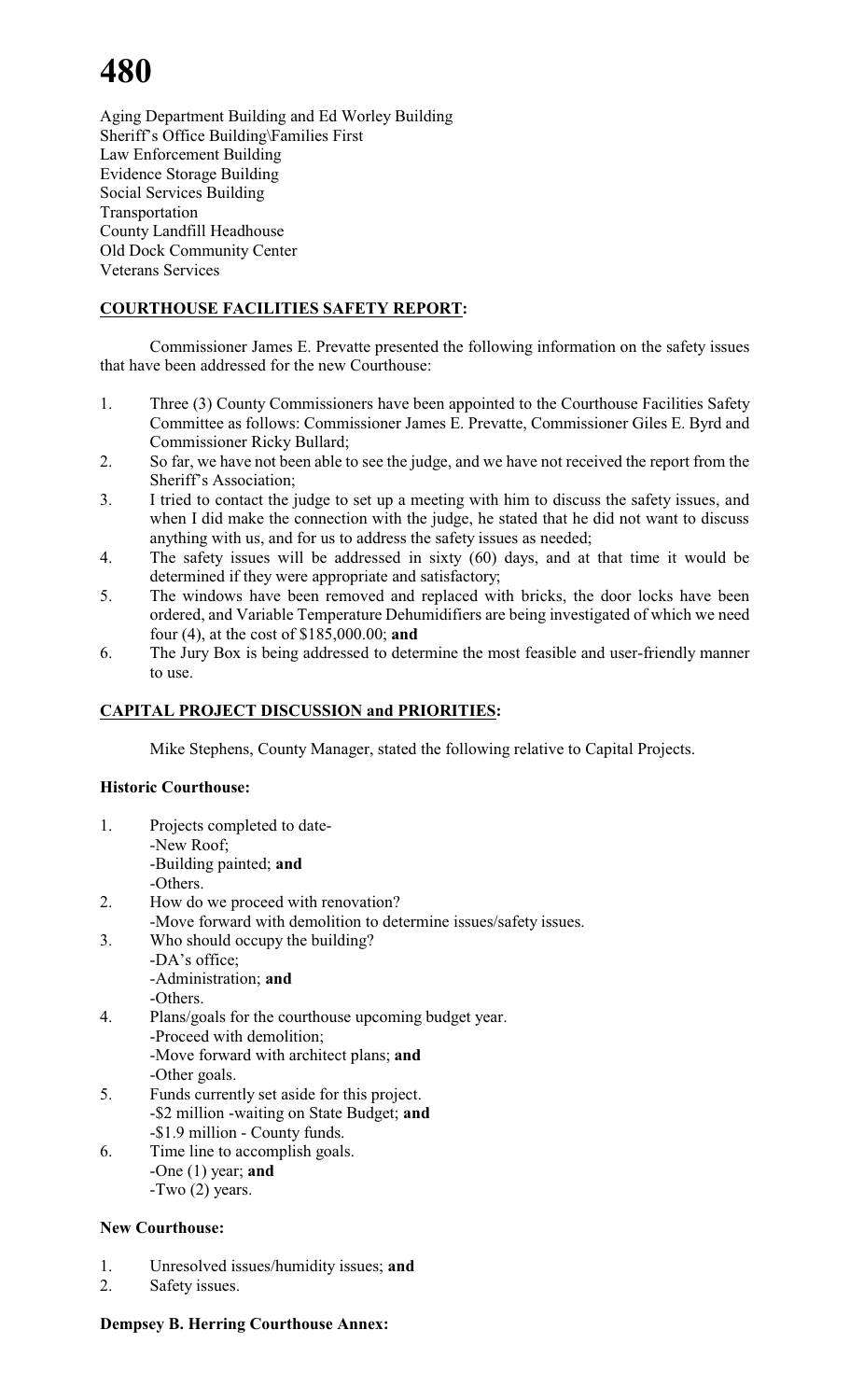- 1. Safety issues; **and**
- 2. Future Plans for Building: -Continue use as a courthouse; **and** -Additional recommendations for use.

### **Sheriff's Offices:**

- 1. Issues being discussed; **and**<br>2. Plans for old Detention Cent
- Plans for old Detention Center offices.

### **Elections/HUD Offices:**

- 1. Should we continue to lease property?<br>2. Options to move Elections/HUD office
- 2. Options to move Elections/HUD offices; **and**<br>3. Old Elections/HUD Building.
- Old Elections/HUD Building.

### **Emergency Service Building Needs:**

- 1. Discussion of new facility; -Current facility is not large enough to have all agencies during a disaster; **and** -No sleeping corridors for staff.
- 2. Warehouse needed for emergencies: -We previously used the Tortimex building for storage during disasters and it has been sold; **and**

-Suggestions for a new building.

### **Review of Department Manager Current Projects and Goals/Request for FY 2020/2021:**

| <b>DEPARTMENT</b>           | TOP FIVE (5) PRIORITIES                                                                                                                                                                                                                                                                                                                                                                                                                                                                                                                                                                                                                                                                                                                                                                                                                                                                                                                                                                                                                                                                                          |
|-----------------------------|------------------------------------------------------------------------------------------------------------------------------------------------------------------------------------------------------------------------------------------------------------------------------------------------------------------------------------------------------------------------------------------------------------------------------------------------------------------------------------------------------------------------------------------------------------------------------------------------------------------------------------------------------------------------------------------------------------------------------------------------------------------------------------------------------------------------------------------------------------------------------------------------------------------------------------------------------------------------------------------------------------------------------------------------------------------------------------------------------------------|
| Airport                     | -Perimeter Fencing<br>-Generators<br>-Apron Expansion                                                                                                                                                                                                                                                                                                                                                                                                                                                                                                                                                                                                                                                                                                                                                                                                                                                                                                                                                                                                                                                            |
| <b>Animal Control</b>       | -Outside kennels for dogs<br>-Need a van for veterinary visits<br>-New employees<br>-Outside play area for dogs                                                                                                                                                                                                                                                                                                                                                                                                                                                                                                                                                                                                                                                                                                                                                                                                                                                                                                                                                                                                  |
| <b>Building Inspections</b> | -Send Inspectors to standard examinations<br>-Need 1 mote truck - 4 inspectors, 4 trucks needed                                                                                                                                                                                                                                                                                                                                                                                                                                                                                                                                                                                                                                                                                                                                                                                                                                                                                                                                                                                                                  |
| Economic Development        | -Establish Columbus County Entrepreneurial and Business<br>Development Center in the downtown area of Whiteville.<br>-Investigate the establishment of sewer service along Hwy 74-76 in<br>the Delco area with a focus on utilizing the underutilized<br>wastewater treatment plant on Fertilizer Road in Delco.<br>-Work with Public Utilities and obtain EDA grant funding as well<br>as Utilities Grant funding from the Rural Division of the NC<br>Department of Commerce to install 2 new wells in the Delco area<br>and to expand water lines in the area to allow for future growth in<br>residential development and in the development of new industrial<br>parks. Investigate the feasibility of co-locating conduit for fiber-<br>optic cable and, where applicable, forced sewer mains.<br>-Work to establish business incubators in Bolton (grant application<br>nearing completion), Chadbourn and Fair Bluff.<br>-Work to establish an industrial shell building within Columbus<br>County either at Fair bluff (demo old Umbro Plant and rebuild on<br>site) or at the Southeast Regional Park. |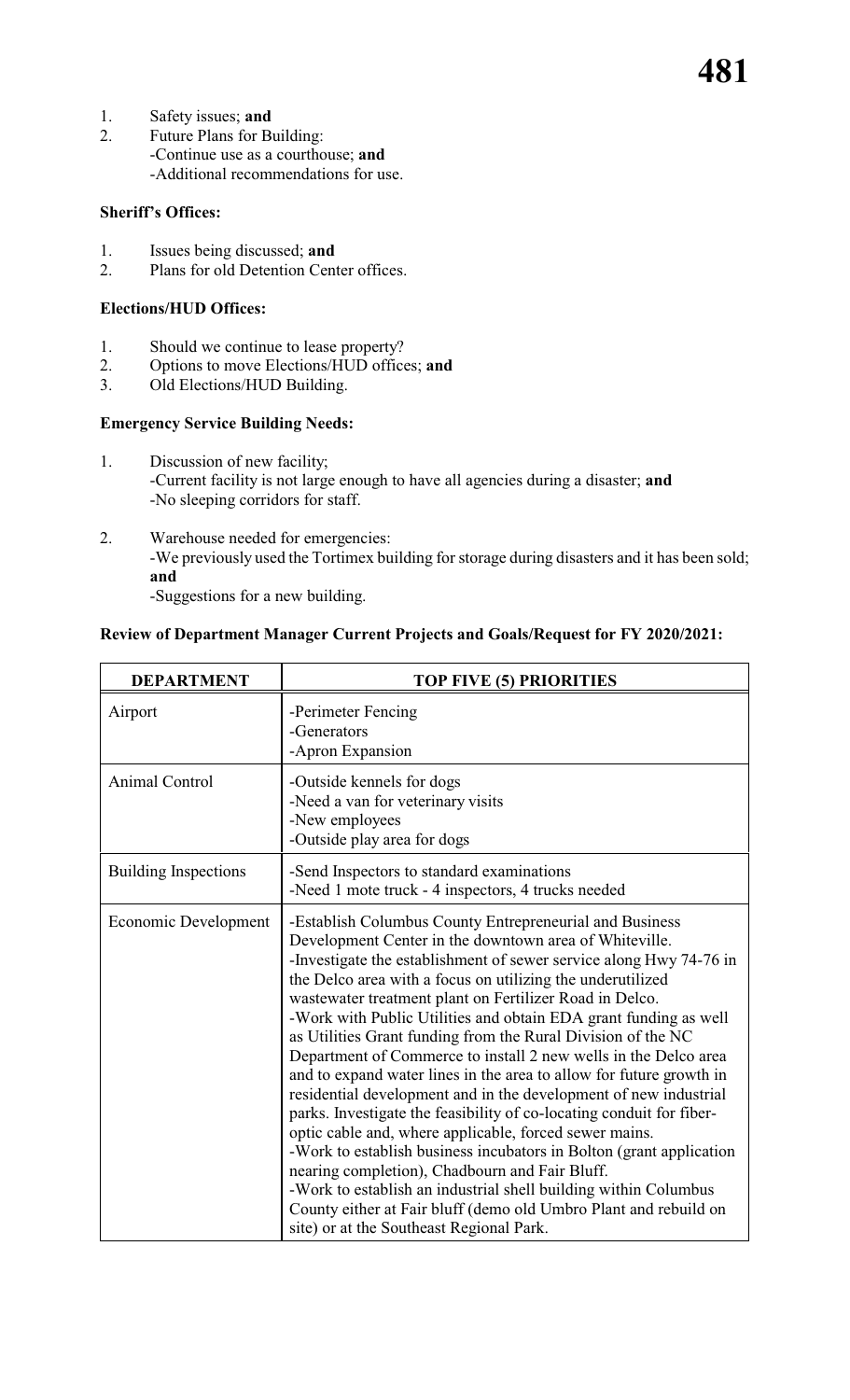| <b>Emergency Services</b>                      | -Installation of a new county radio paging system, conversion to<br>the State VIPER Radio Network and distribution of emergency<br>responder radios.<br>-Required to implement the State Next Generation ESInet project<br>for the 911 Center.<br>-Update the County Hazard Mitigation plan.<br>-Develop County Communications Plan and Mass Feeding Plan.<br>-Continue to work with Hurricane Matthew and Florence victims<br>regarding NCEM Hazard Mitigation and NCEM upcoming grants<br>as well as local volunteer agencies in the county.                                                                                                                                                                                                              |
|------------------------------------------------|-------------------------------------------------------------------------------------------------------------------------------------------------------------------------------------------------------------------------------------------------------------------------------------------------------------------------------------------------------------------------------------------------------------------------------------------------------------------------------------------------------------------------------------------------------------------------------------------------------------------------------------------------------------------------------------------------------------------------------------------------------------|
| <b>Cooperative Extension</b><br><b>Service</b> | -To continue to focus on better marketing for the NC Cooperative<br>Extension.<br>-To continue to deliver programs to under served communities, this<br>segment of the population is often left out and we have a golden<br>opportunity to provide life changing researched based information.<br>-To continue to focus on better customer service.<br>-To continue to focus of using the budget the county has allotted to<br>Extension in the most economical and efficient way to provide the<br>services that we are tasked to provide.<br>-To pursue a county car, our current county car has excessive miles<br>above 125,000 and is continually in the shop.                                                                                         |
| <b>Health</b>                                  | -Bring employee salaries up to surrounding county salaries.<br>-Give the inside of the Health Department a "facelift" - paint<br>flooring.                                                                                                                                                                                                                                                                                                                                                                                                                                                                                                                                                                                                                  |
| <b>Human Resources</b>                         | -Update Policy.<br>-Staff training.                                                                                                                                                                                                                                                                                                                                                                                                                                                                                                                                                                                                                                                                                                                         |
| <b>Housing</b>                                 | -We plan to update the Section 8 utility rates.<br>-Our Columbus County PHA 5 Year Plan is due the first of April<br>01, 2020.<br>-We plan to do a Property Owner Fair to get more people interested<br>in renting their units to our participants.<br>-We plan to attend several Webinar Trainings on HUD's new<br>regulations and to get certifications for the staff as needed.<br>-Our Section Eight Management Assessment Program Report is<br>due to HUD by July 01, 2020.                                                                                                                                                                                                                                                                            |
| Library                                        | -Replace Computers at Libraries.<br>-Replace Shelving.                                                                                                                                                                                                                                                                                                                                                                                                                                                                                                                                                                                                                                                                                                      |
| <b>Planning</b>                                | -Update Columbus County development regulations (zoning,<br>subdivision).<br>-Revise-Amend the Columbus County Campground Ordinance.<br>-Submit more cases of abandoned structures, junked vehicles and<br>other nuisance cases to the Board of Commissioner for abatement.<br>-Continue to work on bringing structures in the Special Flood<br>Hazard Area designation by NC Department of Public Safety into<br>compliance with the county's flood ordinance.<br>-Continue to work on bringing substantially damaged properties<br>from Hurricane Matthew and Florence into compliance with the<br>Columbus County Flood Damage Prevention.<br>-Propose regulations for recreational vehicles/campers on lots that<br>are not designated as a campground. |
| <b>Public Utilities</b>                        | -AMI/AMR Reading System.<br>-Building for equipment/ materials for Public Utilities Department.                                                                                                                                                                                                                                                                                                                                                                                                                                                                                                                                                                                                                                                             |
| Recreation                                     | -Complete phase three of updating countywide playground<br>facilities.<br>-Install security cameras at the Columbus County Fitness Park;<br>-Construct a 12' x 32' covered shelter to secure and protect tractors,<br>mowers and equipment attachments                                                                                                                                                                                                                                                                                                                                                                                                                                                                                                      |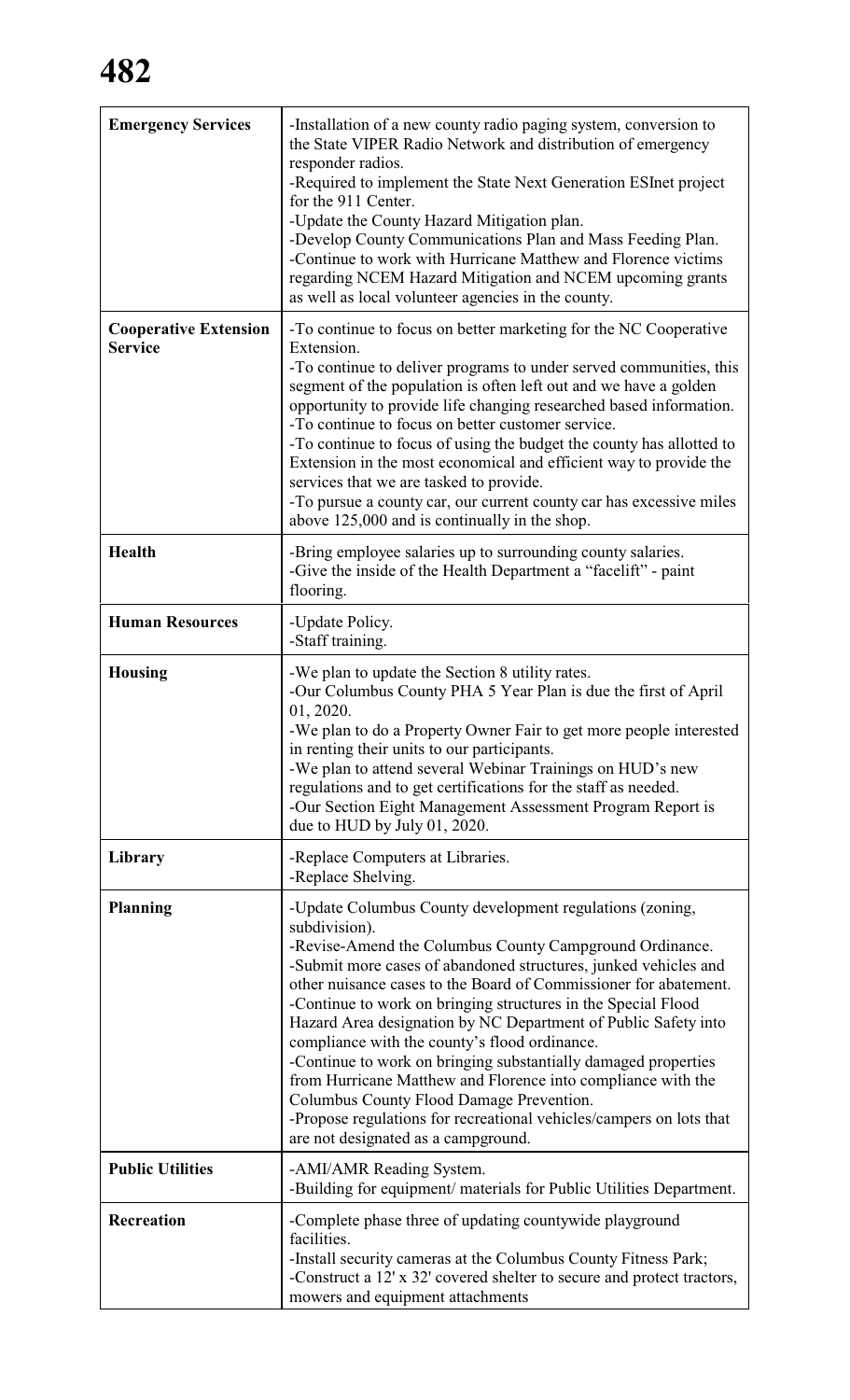## **483**

| <b>Register of Deeds</b>              | -Conservation Project for Marriage Licenses from 1898-1970.<br>- Credit Card terminals installed on our computer system so we can<br>provide credit/debit services to our citizens.<br>-Purchase a cabinet to store the maps that are recorded in our<br>office.                                                                                                                                                                                                                                                                                                                                                                                                                                                                         |
|---------------------------------------|------------------------------------------------------------------------------------------------------------------------------------------------------------------------------------------------------------------------------------------------------------------------------------------------------------------------------------------------------------------------------------------------------------------------------------------------------------------------------------------------------------------------------------------------------------------------------------------------------------------------------------------------------------------------------------------------------------------------------------------|
| <b>Sheriff</b>                        | -Increase payroll budget to fix suppression and include raises for<br>entire office.<br>-Add positions to divisions and fix suppression within grade levels.<br>-Need to replace unsafe and high maintenance vehicles.<br>-Need to build fence around the jail and office along with new<br>camera system in jail.<br>-Need more space for staff and the public along with building<br>repair.                                                                                                                                                                                                                                                                                                                                           |
| <b>Social Services</b>                | -Purchase/Upgrade software on computers to secure federal<br>information.<br>-We hope to be in compliance with state requirement, by having<br>information scanned into NCFAST for the upcoming Medicaid<br>Audits.<br>-To get damaged file removed from Whiteville Mini Storage<br>ASAP.                                                                                                                                                                                                                                                                                                                                                                                                                                                |
| <b>Soil and Water</b><br>Conservation | -For non-point source pollution reduction-NC Agricultural Cost<br>Share Program.<br>-For flood reduction-Beaver Management Program-Public health<br>and human safety.<br>-For flood reduction -Stream Debris Removal.<br>-For conservation buffering - Conservation Reserve Enhancement<br>Program.<br>-For youth conservation education-Environment Field Days.                                                                                                                                                                                                                                                                                                                                                                         |
| <b>Solid Waste</b>                    | -Maintenance/Repair to Convenience Site Buildings.<br>-New Cell Expansion Project for the LCID Facility.<br>-Contract for Debris Management during inclement weather.                                                                                                                                                                                                                                                                                                                                                                                                                                                                                                                                                                    |
| <b>Tax Office</b>                     | -Reval - finish all field inspections.<br>-BIS software system upgrade.<br>-Conduct a business personal property countywide audit.<br>-Working hard to cross train the Tax Office personnel.<br>-Need to replace 04 F150 that has over 250,000 miles.                                                                                                                                                                                                                                                                                                                                                                                                                                                                                    |
| <b>Transportation</b>                 | -To replace aged out vehicles.<br>-To decide what we are gong to replace our current radio system<br>with.<br>-I need to start looking into getting estimate on what it will take to<br>do the building improvements that need to be done.                                                                                                                                                                                                                                                                                                                                                                                                                                                                                               |
| <b>Veteran Services</b>               | -Providing our county's veterans with accurate and current<br>information and assisting them in applying for and obtaining their<br>maximum VA benefits.<br>-Training is required to accomplish our number one goal.<br>-Maintaining current service levels that our veterans are<br>accustomed to by providing courteous and accurate information to<br>them.<br>-Provide a safe working environment for employees and our<br>veterans by complying with county safety policies, identifying and<br>correcting potential safety hazards and participating in county<br>safety programs.<br>-To be good stewards of taxpayers money but maintaining and<br>protecting county property and providing a valuable service to our<br>county. |